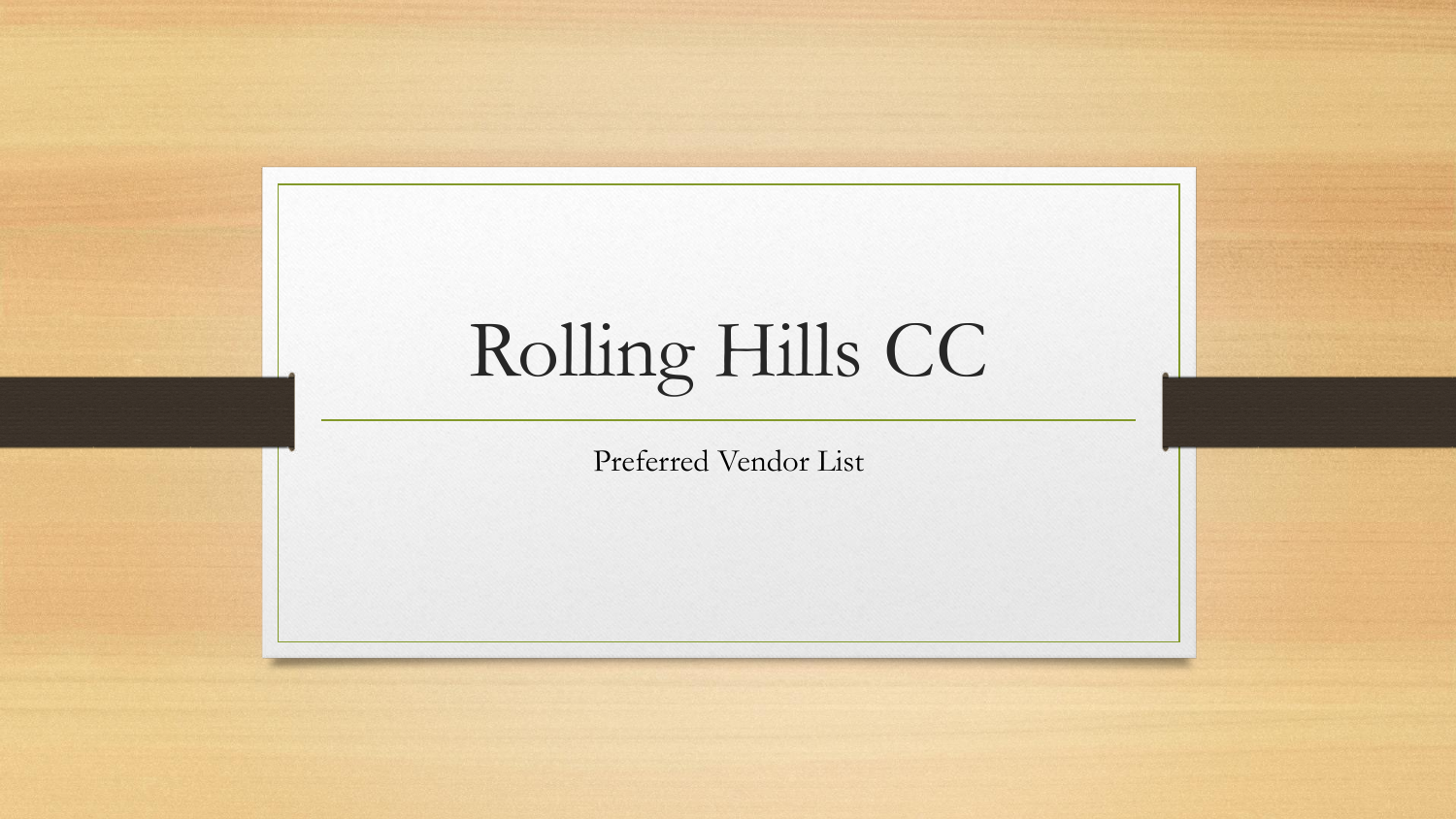## **Bands and DJS**

914-241-3300 Bands, DJs, Cocktail Hour/Ceremony Music James Daniel Music and Entertainment Contact: Jill Teich [\(jill@halprince.com](mailto:jill@halprince.com)) 203 744 1122 jamesdaniel.com

Lights, Camera, DJ - Duane Spin Doctor Entertainment – David

Total Entertainment -Hector Velazaquez Perrone Brothers Entertainment Totalentertainment.com 732-616-5748 914 -237 -5214

LaBlanc Brothers Band 914-525-3337 **The Party Shop - Addie Silver**

Hank Lane - Kevin Osborne Band C: 212-767-0600 E: [hellis@hanklane.com](mailto:hellis@hanklane.com)

Melanie Jackson [mel@elementmusic.com](mailto:mel@elementmusic.com)

Hal Prince Music and Entertainment Tony T Entertainment 917-337-2740 tonytentertainment.com

Lightscameradjs.com 203-283-7892 203-743-9944 spindoctorentertainment.com

973-585-6512 [addie@silverproentertainment.com](mailto:addie@silverproentertainment.com)

Contact: Harlan Ellis **NY Swing – Roof Raisers www.nycswing.com**

Element Music **Around Town Entertainment – Adam Michaels** [https://www.elementmusic.com](https://www.elementmusic.com/) "The Authority Band" 917-679-8636 aroundtownent.com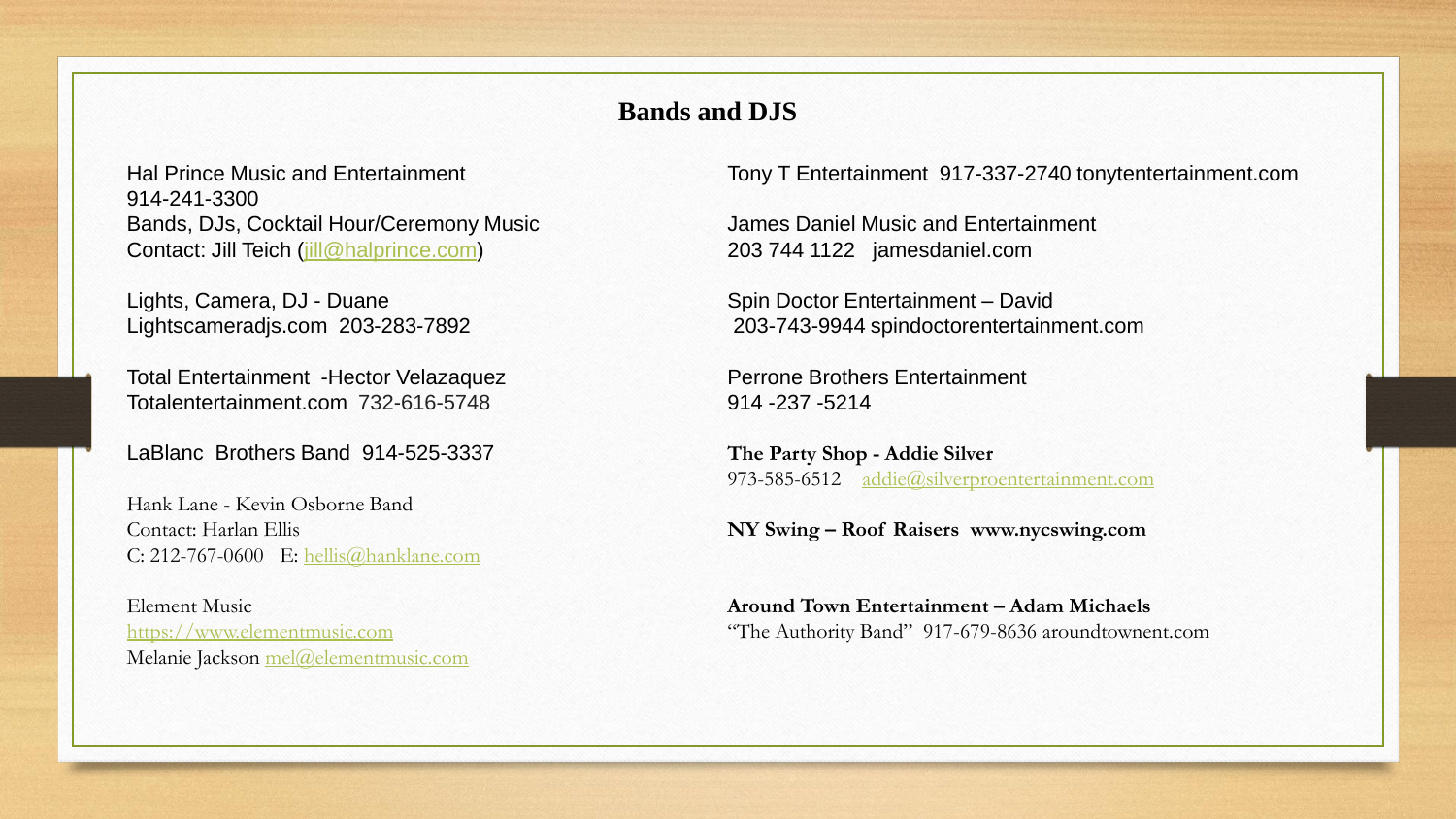#### **Florists/Centerpiece Design/Party Planning**

Party Ideas - Arlene Rosenthal Jennifer Hershey Events arlene@partyideasct.com; 203-226-3672 [jhevents@optonline.net](mailto:jhevents@optonline.net) 203-984-2972

The Event Design Studio – Daniel Joyner Ruth Ridgeway Designs 914-3784-8232 eventdesignstudiony.com **[www.ruthridgeway.com](http://www.ruthridgeway.com/)** 203-556-4877

Flowers by Danielle Lemon Dahlia - [Karen@lemondahlia.com](mailto:Karen@lemondahlia.com) 203-455-0600 flowersbydanielle.com 203-260-7886

**Flowers & Flowers – Adam Manjuck Susie Blumenfeld – Pink House Events** 

Confetti Events - Georgina **Hana Floral Designs - Yumiko Fletcher** confetti-events.com 203-544-6090 hanafloraldesign.com 860-572-2929

203-662-9666 flowersandflowers.net [www.pinkhouseevents.com](http://www.pinkhouseevents.com/) (203) 454-1696

**Diane Gaudette Designs** Michele Ford Floral Design – 203-451-4772 203-526-5949 ctweddingflowers.com michelefordfloraldesign.com mffloraldesign@gmail.com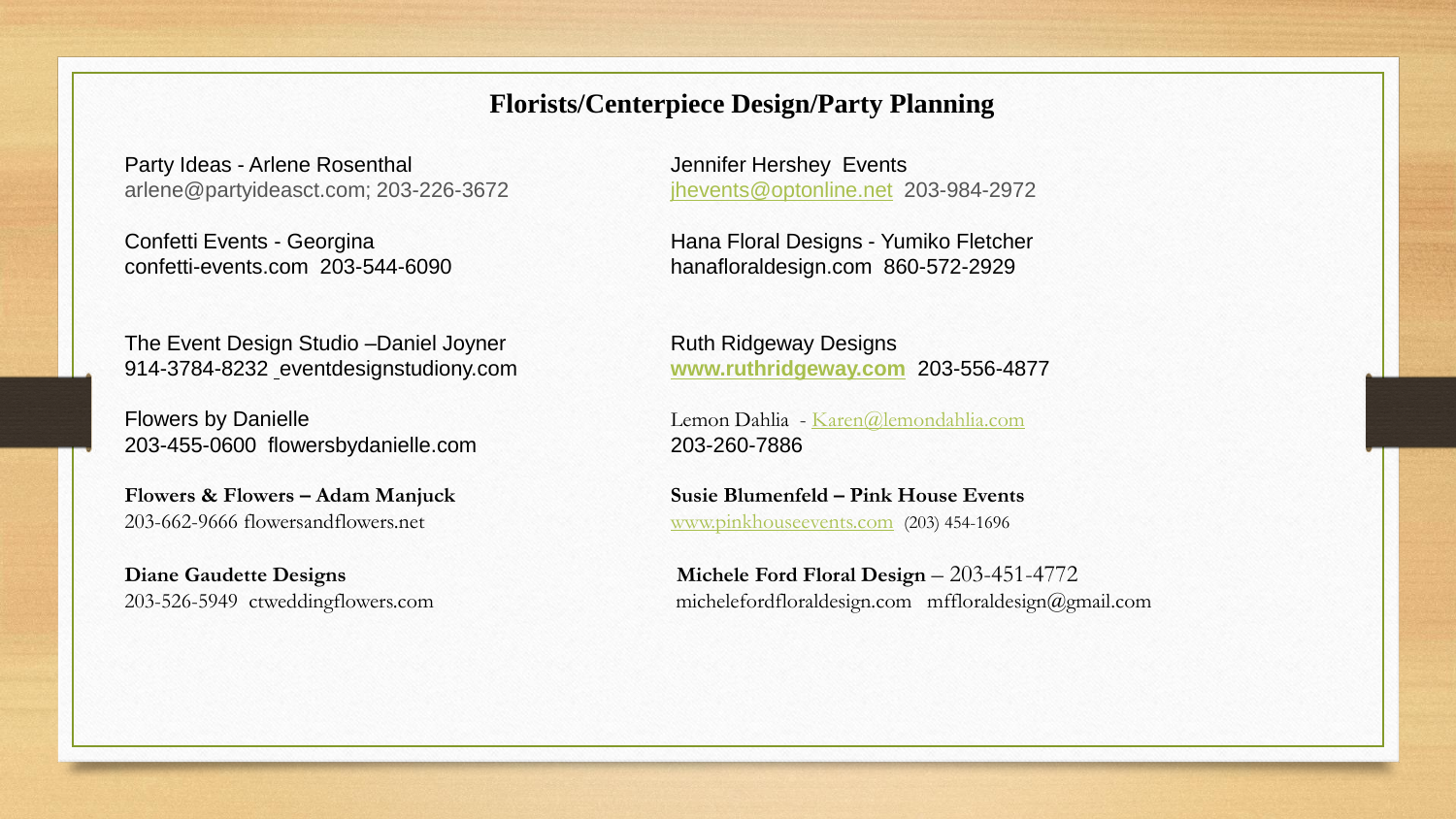# **Photographers**

*[www.deborahobrien.com](http://www.deborahobrien.com/) 203-454-5878*

[bruce@bruceplotkin.com](mailto:bruce@bruceplotkin.com) donnacheung.com

Juliajanestudios.com rachelgirouard.com

Deborah O'Brien 203-731-7406 Melani Lust melanilustphotography.com

**Bruce Plotkin 203-454-1143 Donna Cheung – 203-918-4791** 

Julia Gargano Rachel Girouard 860-908-6145

**Videography/Montages**

Eddie Duran Tom Pace

United Video 914 337-2120 T and J Video 203-335-0168 tompa48@aol.com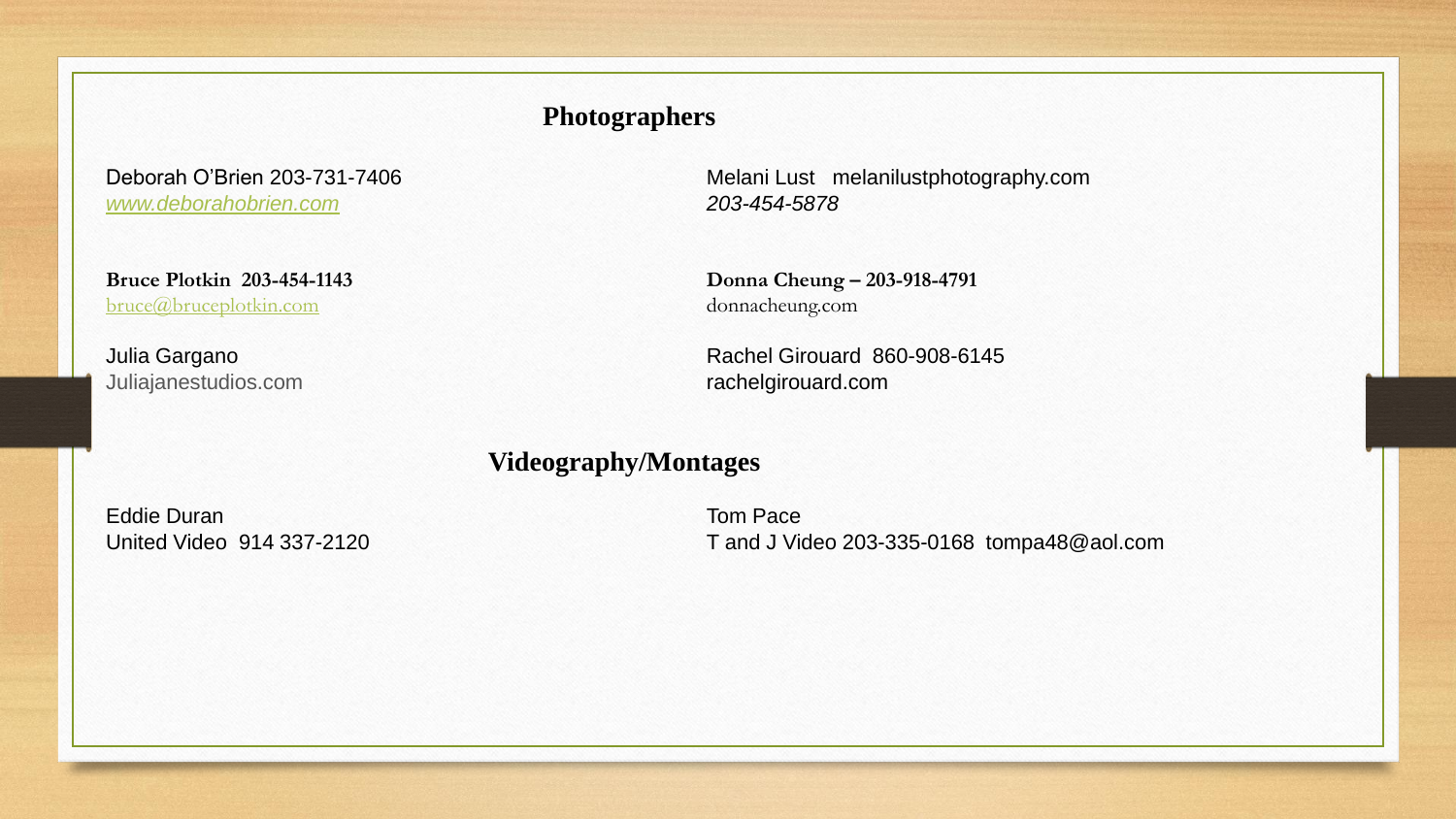**Lighting**

Vivid Events - Brian Casella Yourvividevent.com 203-885-0009

Big Wave Event Productions – Mariella Winthrop (860) 355-2173 Ext. 101 bigwaveevents.com

#### **Entertainment - Games, etc.**

Kerry Cambria-Ralph Rood Entertainment 908-876-4600 or 212-307-0303 ralphroodevents.com

Absolutely Fabulous Photo Booths George Velasco 203-912-5230 absolutelyfabulousphotobooth.com

Main Event themaineventonline.com 1-800-839-0918

Tom Kauffman Productions 212 223 0962 tomkaufman.com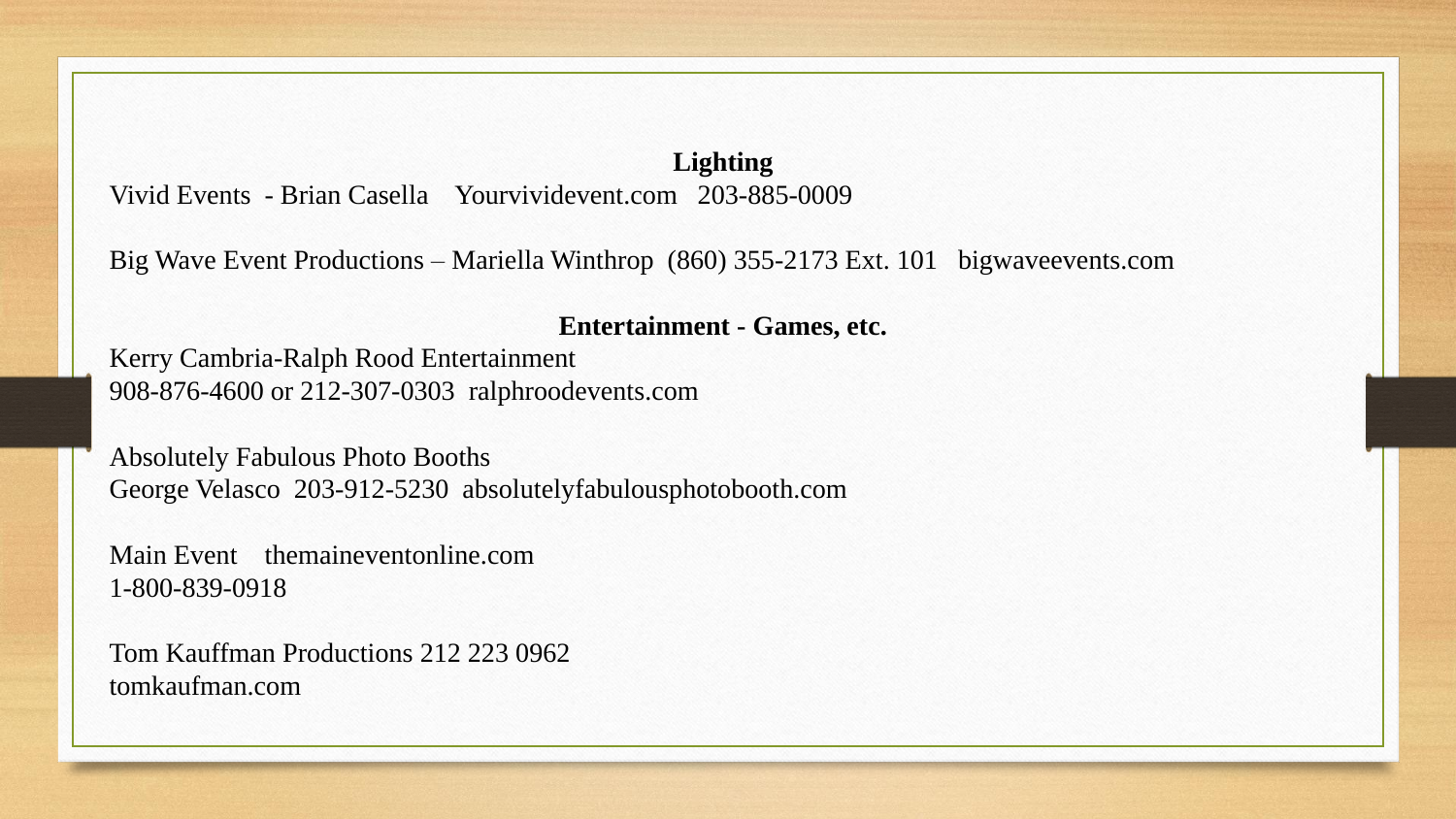# **Bakeries**

# **Lovely Cakes, Renata Papadopoulos** Alinas Bakery alinascakes.com

The Cake Box, Ridgefield, CT 203.403.2558 thecakeboxofct.com

**Balloon Creations** 

Balloons, Etc. Danbury, CT Jack Gilotti 203-744-4723

860-229-4878 ext. 696 914-747-2300

**Buses/Limos** Dattco First Student (school buses) Leros Point to Point [weddings@dattco.com](mailto:weddings@dattco.com) [firstcharter@firstgroup.com](mailto:firstcharter@firstgroup.com) leroslimo.com

203-842-0500 lovelycakes.net 2480 Black Rock Turnpike, Fairfield, CT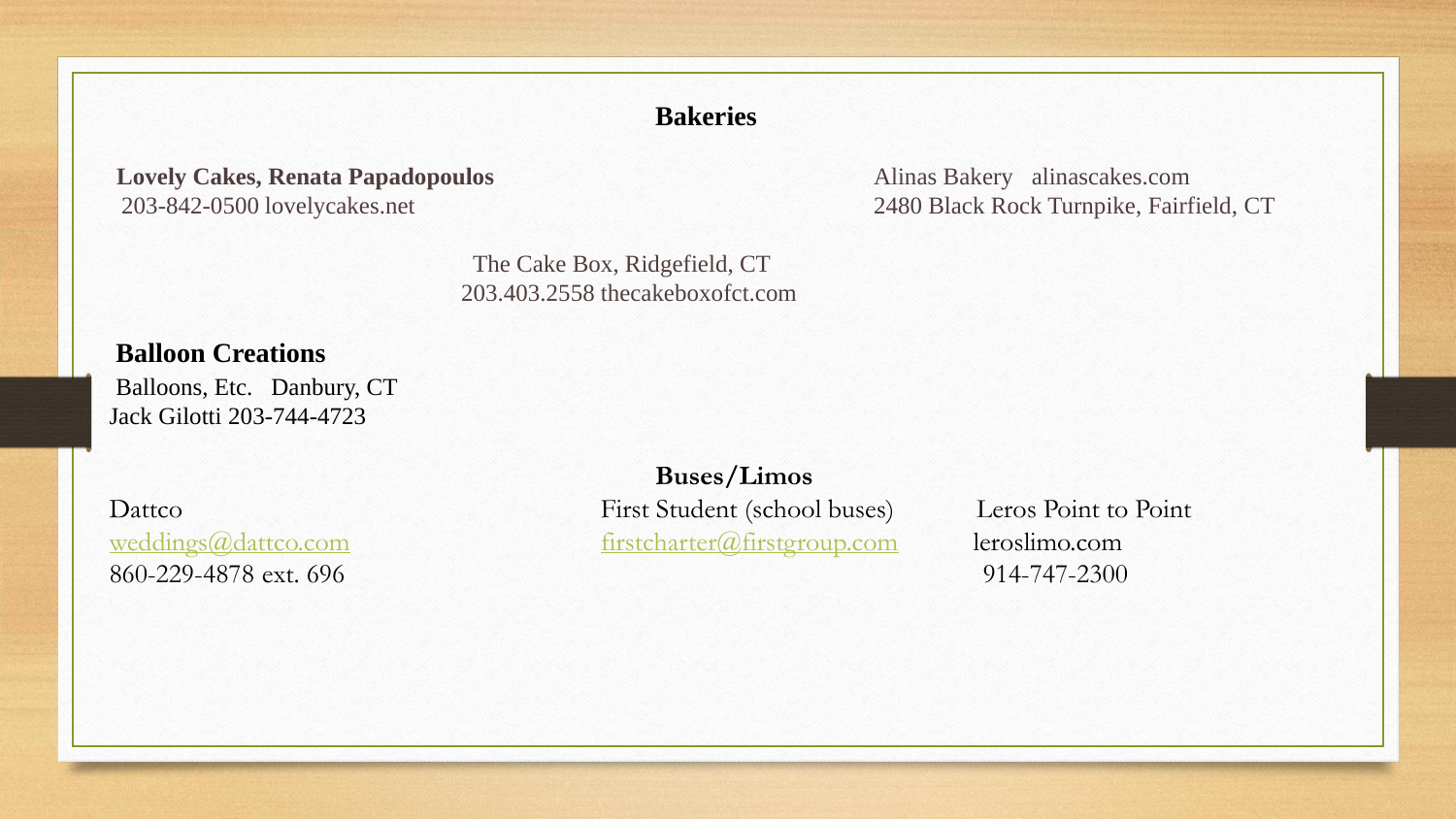Hotel Zero Degrees – Norwalk Even Hotels 353 Main Avenue, Norwalk, CT (203) 750-9800 426 Main Avenue, Norwalk 203-846-9355

Marriott Hilton 474 Main Avenue Norwalk 860-881-3192 560 Main Ave, Norwalk 203-523-4040

Delamar Southport Hotel Zero Degrees - Danbury 275 Old Post Road, Southport 203-259-2800 15 Milestone Rd, Danbury 203-730-7200

#### **Affair Planners / Coordinators**

Corie Jones Verron – Amy Hardisty Sarah True – True Events 561.310.0682 [corie.whitehallevents@gmail.com](mailto:corie.whitehallevents@gmail.com) [www.trueevents.com](http://www.trueevents.com/) 203-530-5127

Amy Champagne

[www.amychampagne.com](http://www.amychampagne.com/)  $\frac{amv(\omega)}{a}$ amychampagne.com 203.908.5788 Kristen Estela – Lovely Events

lovelyplanning.com 914-269-8296

# **Hotels**